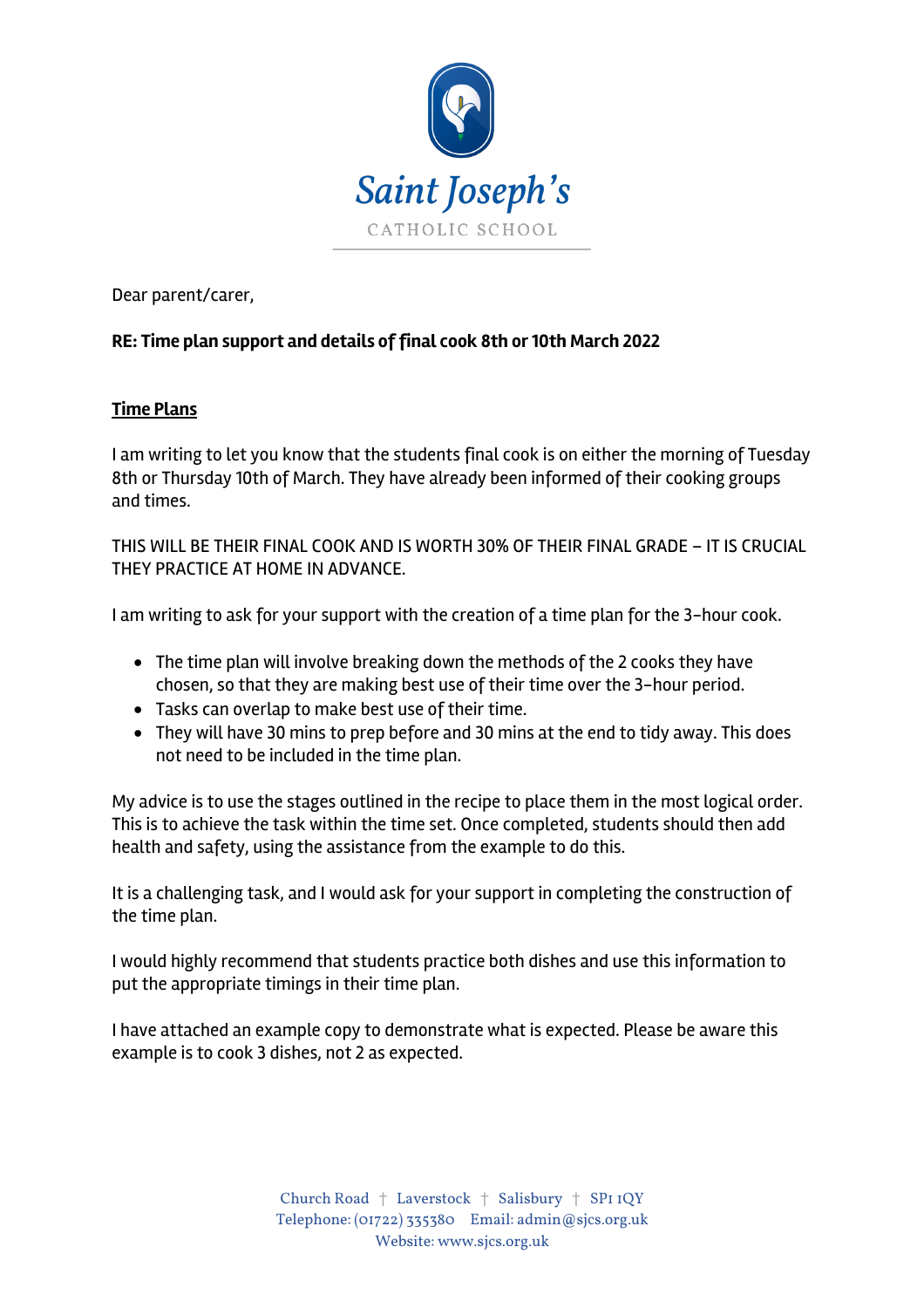

## **The Exam Day**

Students must come to their practical on their given day, either the 8th or 10th March, with the completed time plan printed out or there will be a serious deduction from the marks they can receive. Students should arrive at 08:30 for a 09:00 start. PP students will need to get their ingredients list to Mrs Peters by Monday 28th Feb to ensure the ingredients can be purchased in time. All other students need to bring ingredients to the exam weighed out in advance.

As part of their final evaluation, students are required to cost out the 2 recipes. Keeping a separate receipt for the ingredients they purchase for each recipe would make this job after the cooks much easier.

Any questions, please phone the school before Friday 4th March and I will try to assist in any way I can.

Regards,

Mr S. Sibley Teacher of Food Technology

> Church Road † Laverstock † Salisbury † SP1 1QY Telephone: (01722) 335380 Email: admin@sjcs.org.uk Website: www.sjcs.org.uk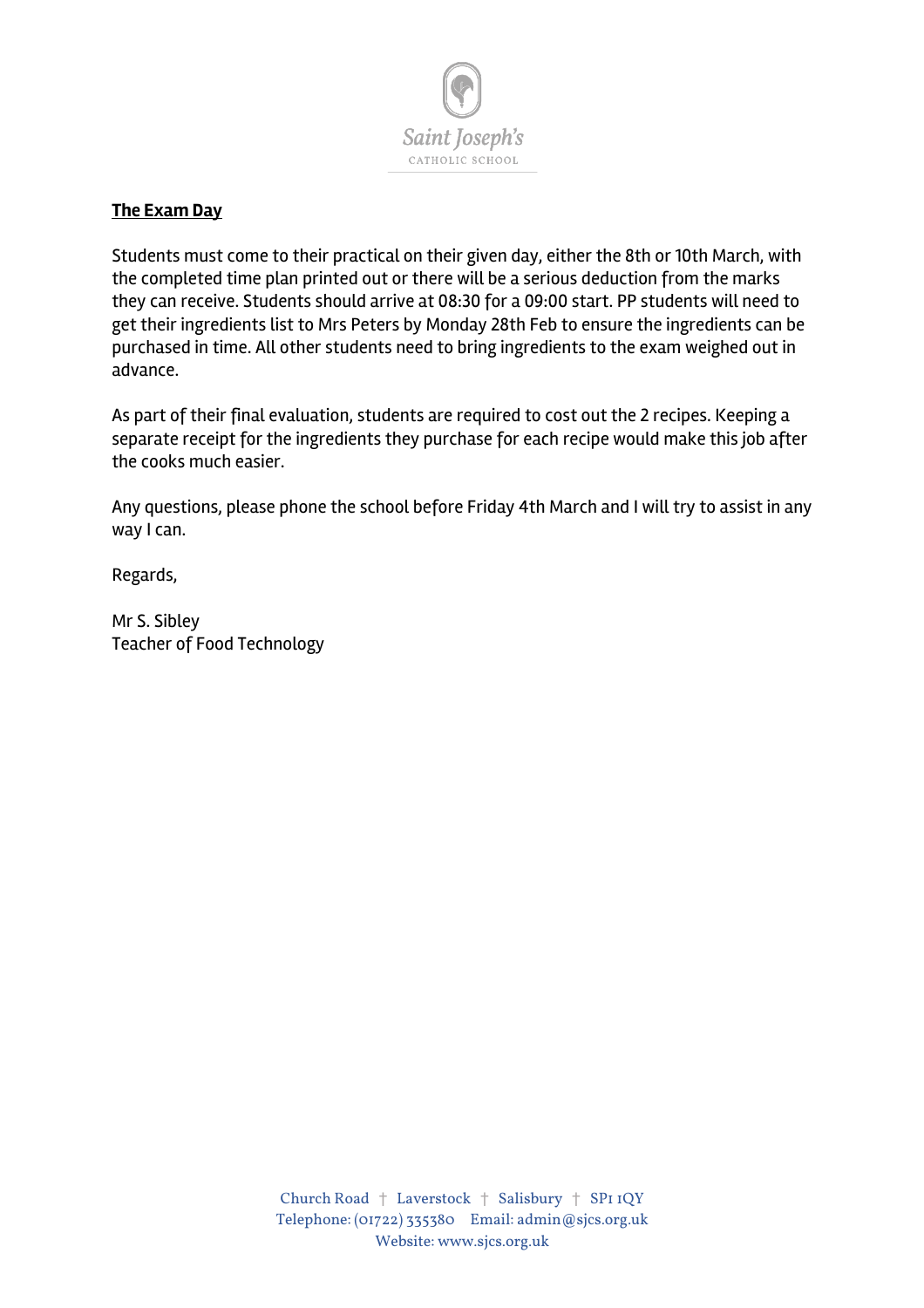| <b>Time</b>                   | <b>Recipe 1</b>                                                                                                                                    | <b>Recipe 2</b>                       | <b>Recipe 3</b>                                                                           | Health and safety, extra information                                                                                                                                                      |
|-------------------------------|----------------------------------------------------------------------------------------------------------------------------------------------------|---------------------------------------|-------------------------------------------------------------------------------------------|-------------------------------------------------------------------------------------------------------------------------------------------------------------------------------------------|
| <b>Recipe</b>                 | <b>Italian Lemon Almond Tart</b>                                                                                                                   | Soup                                  | Pasta Ravioli                                                                             |                                                                                                                                                                                           |
| <b>Skills</b><br>demonstrated |                                                                                                                                                    |                                       |                                                                                           |                                                                                                                                                                                           |
|                               |                                                                                                                                                    |                                       |                                                                                           | Food safety principles when storing, preparing,<br>cooking and presenting the final dishes.                                                                                               |
| $\mathbf 0$                   |                                                                                                                                                    | 1. Preheat the oven to 180<br>degrees |                                                                                           | Food safety: Clean surfaces with Anti bac spray,<br>check all equipment is clean, check use by and best<br>before dates when necessary. Refrigerate high risk<br>foods (between 1-4deg c) |
| 5                             | Place the flour, sugar, ground<br>almonds, and butter in the<br>food processor and pulse<br>briefly just until it becomes<br>crumbly.              |                                       |                                                                                           | Check workings of the food processor and safety<br>checks for use                                                                                                                         |
| 10 <sup>°</sup>               | Beat the egg yolks and 1<br>tablespoon water with a fork<br>and add this to the flour<br>mixture. 3. Pulse just until the<br>dough comes together. |                                       |                                                                                           |                                                                                                                                                                                           |
| 15                            | With your hands, form the<br>dough into a ball and wrap it<br>in plastic, and let rest for 1<br>hour.                                              |                                       |                                                                                           |                                                                                                                                                                                           |
| 20                            | Clean work areas and wash up<br>used equipment                                                                                                     |                                       |                                                                                           | Food safety: Clean surfaces with Anti bac spray,<br>check all equipment is clean, check use by and best<br>before dates when necessary.                                                   |
| 25                            |                                                                                                                                                    |                                       | Place the flour in a bowl,<br>make a well in the centre<br>and crack the eggs into it.    |                                                                                                                                                                                           |
| 30                            | Time left to chill and rest                                                                                                                        |                                       | Beat the eggs gently with a<br>fork until smooth. Try not to<br>disturb the flour at this |                                                                                                                                                                                           |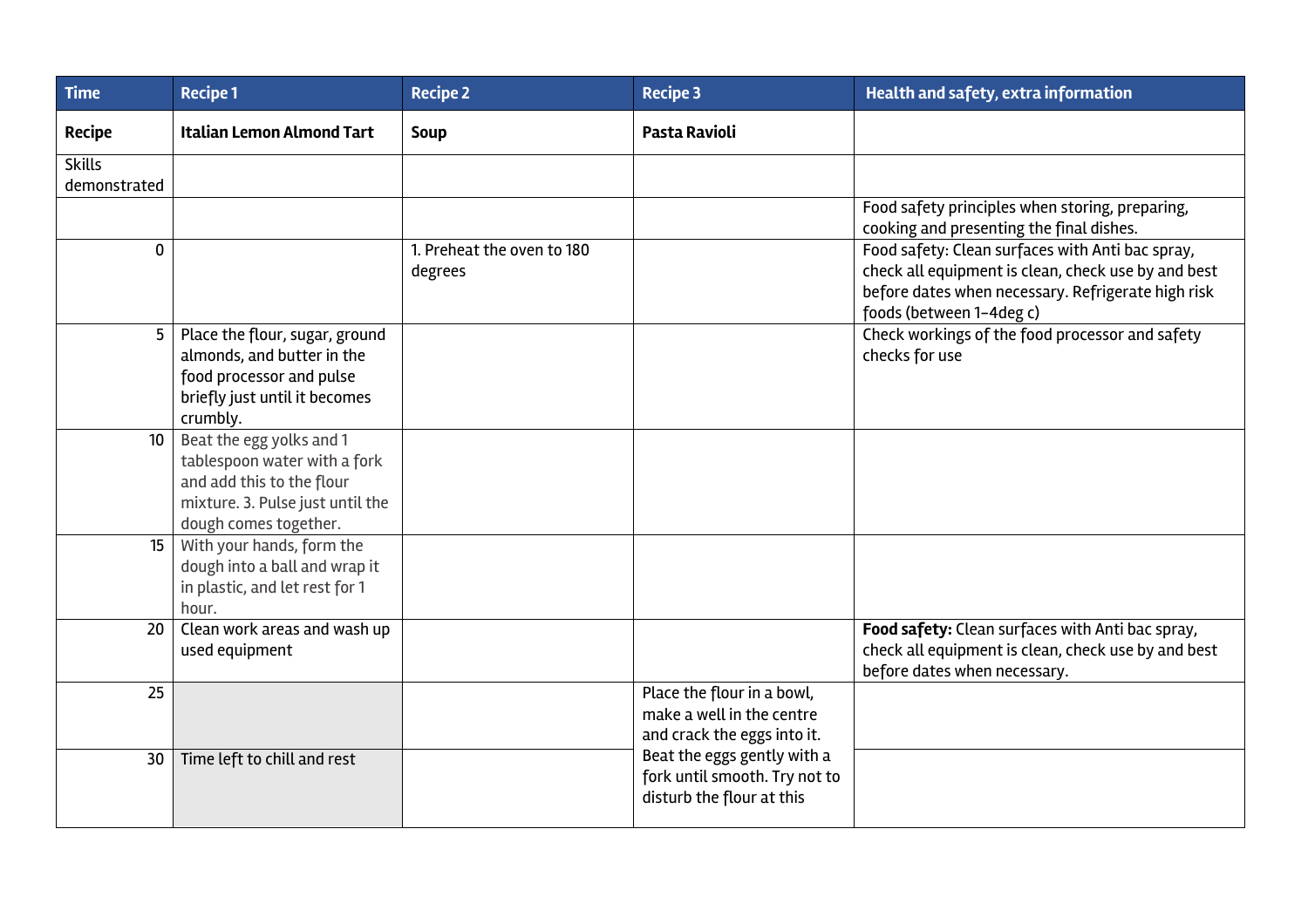| 35     |                                                                                                                                              | stage. Using the tips of your<br>fingers, or a fork, mix the<br>eggs with the flour,<br>incorporating a little at a<br>time, until everything is<br>combined. Knead the pieces<br>of dough together until they<br>all bind together into one<br>big, smooth lump of dough. |                                                                                                                                         |
|--------|----------------------------------------------------------------------------------------------------------------------------------------------|----------------------------------------------------------------------------------------------------------------------------------------------------------------------------------------------------------------------------------------------------------------------------|-----------------------------------------------------------------------------------------------------------------------------------------|
| 40     |                                                                                                                                              | Once you've made your<br>dough you need to knead<br>and work it with your hands<br>to develop the gluten in the                                                                                                                                                            |                                                                                                                                         |
| 45     |                                                                                                                                              | flour. Stop when your pasta<br>starts to feel smooth and<br>silky instead of rough and<br>floury.                                                                                                                                                                          |                                                                                                                                         |
| 50     |                                                                                                                                              | Wrap it in Clingfilm and put<br>it in the fridge to rest for at<br>least half an hour before you<br>use it. Clean work areas and<br>wash up used equipment                                                                                                                 |                                                                                                                                         |
| 55     | Clean and wash all vegetables.<br>Chop using the appropriate<br>chef's knife using the bridge                                                |                                                                                                                                                                                                                                                                            | Food safety: Clean surfaces with Anti bac spray,<br>check all equipment is clean, check use by and best<br>before dates when necessary. |
| 1 hour | and claw method.                                                                                                                             |                                                                                                                                                                                                                                                                            | Cut on brown board to ensure no cross contamination                                                                                     |
| 01:05  | Arrange the vegetables in a<br>shallow roasting tin. Scatter<br>over the garlic and rosemary,<br>drizzle the lemon juice and<br>season well. |                                                                                                                                                                                                                                                                            |                                                                                                                                         |
| 01:10  | Roast in the oven for 30<br>minutes.                                                                                                         |                                                                                                                                                                                                                                                                            |                                                                                                                                         |
| 01:15  | Clean work areas and wash up<br>used equipment                                                                                               |                                                                                                                                                                                                                                                                            |                                                                                                                                         |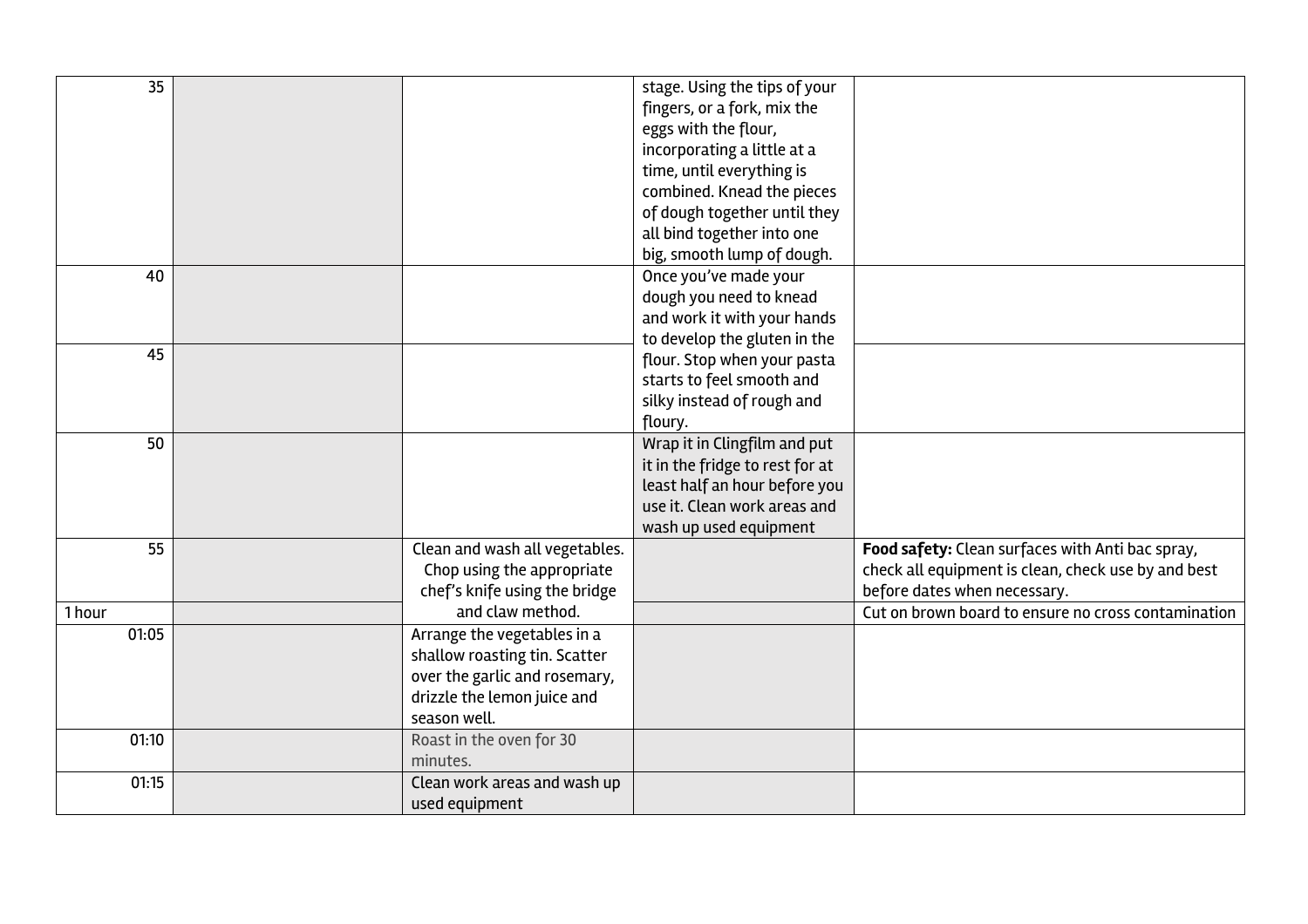| 01:20   | Grease the inside of the flan<br>tin. Turn oven up to 190deg. |                                 |                              | Food safety: Clean surfaces with Anti bac spray,<br>check all equipment is clean, check use by and best |
|---------|---------------------------------------------------------------|---------------------------------|------------------------------|---------------------------------------------------------------------------------------------------------|
|         |                                                               |                                 |                              | before dates when necessary.                                                                            |
| 01:25   | On a lightly floured surface,                                 |                                 |                              |                                                                                                         |
|         | roll the pastry out and fit it                                |                                 |                              |                                                                                                         |
|         | into the bottom and sides of a                                |                                 |                              |                                                                                                         |
|         | fluted 9-inch tart pan.                                       |                                 |                              |                                                                                                         |
| 01:30   | Prick the bottom with a fork                                  |                                 |                              |                                                                                                         |
|         | in several places and then                                    |                                 |                              |                                                                                                         |
|         | bake the crust for 12 to 15                                   |                                 |                              |                                                                                                         |
|         | minutes at 190deg. Use a                                      |                                 |                              |                                                                                                         |
|         | timer to do this                                              |                                 |                              |                                                                                                         |
| 01:35   | Place the eggs, lemon juice,                                  |                                 |                              |                                                                                                         |
|         | zest, sugar in the food                                       |                                 |                              |                                                                                                         |
|         | processor and blend.                                          |                                 |                              |                                                                                                         |
| 01:40   | Melt the butter in a pan                                      |                                 |                              |                                                                                                         |
| 01:45   | Take out of oven. Pour in the                                 | Take out of oven. Discard the   |                              | Use suitable PPE to ensure safety such as oven gloves                                                   |
|         | melted butter and blend and                                   | rosemary sprigs. Allow to cool. |                              | and place onto cooling rack to cool                                                                     |
|         | pour this mixture into the                                    |                                 |                              |                                                                                                         |
|         | pastry crust and sprinkle the                                 |                                 |                              |                                                                                                         |
|         | sliced almond on top.                                         |                                 |                              |                                                                                                         |
| 01:50   | Bake for 25 to 30 minutes                                     |                                 |                              |                                                                                                         |
|         | until the top is lightly                                      |                                 |                              |                                                                                                         |
|         | browned and a skewer comes                                    |                                 |                              |                                                                                                         |
|         | out cleanly.                                                  |                                 |                              |                                                                                                         |
| 01:55   | Clean work areas and wash up                                  |                                 | Dust your work surface with  |                                                                                                         |
|         | used equipment                                                |                                 | some OO flour, roll pasta a  |                                                                                                         |
| 2 hours |                                                               |                                 | few times to stretch         |                                                                                                         |
| 02:05   |                                                               |                                 | Roll to required size. Clean |                                                                                                         |
| 02:10   |                                                               |                                 | work areas Put pan on for    |                                                                                                         |
|         |                                                               |                                 | pasta water. Salt.           |                                                                                                         |
| 02:15   |                                                               |                                 | Melt the butter in a frying  |                                                                                                         |
|         |                                                               |                                 | pan and then add in the      |                                                                                                         |
|         |                                                               |                                 | diced mushrooms and          |                                                                                                         |
|         |                                                               |                                 |                              |                                                                                                         |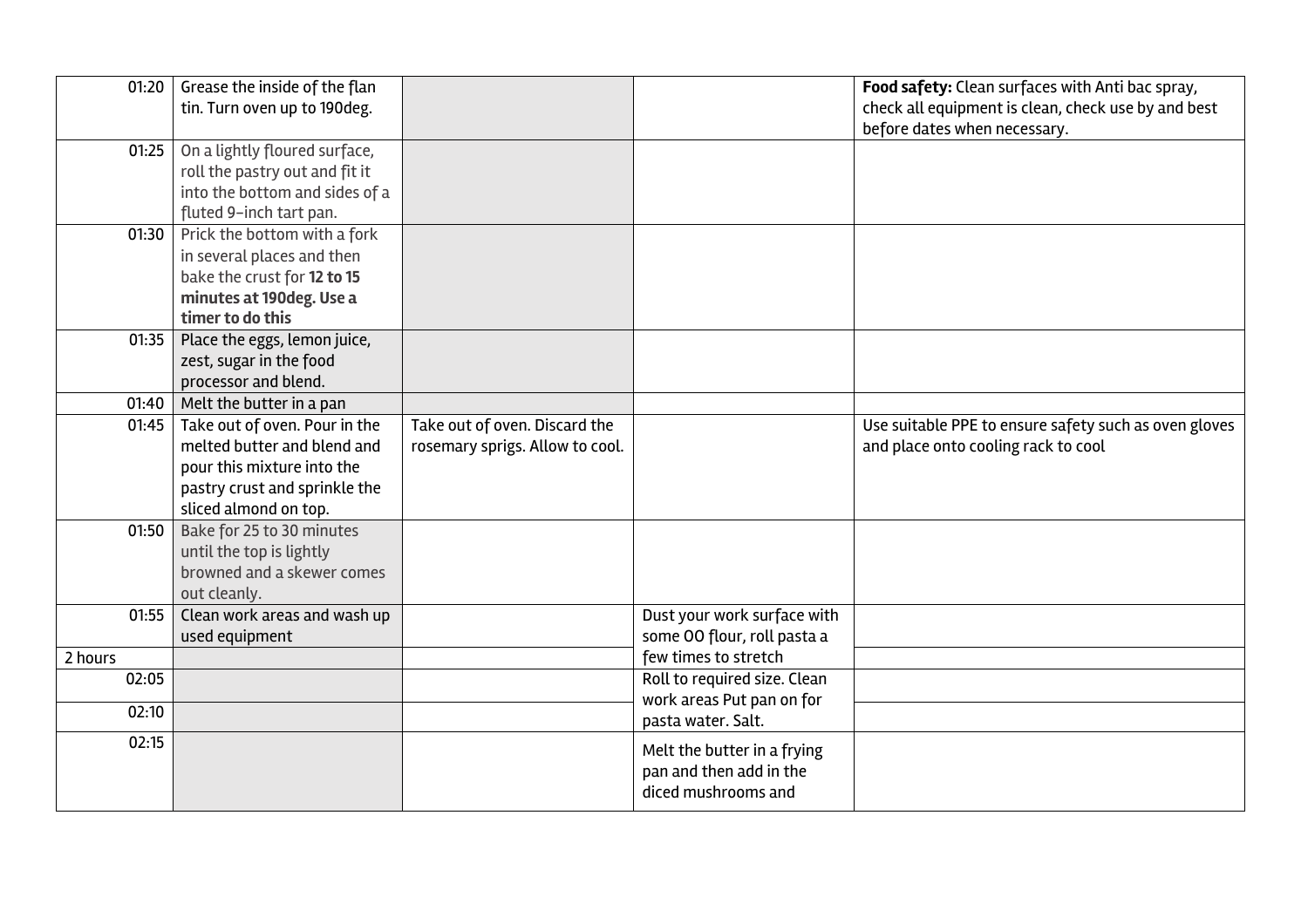| 02:20 | Cool, and refrigerate until |                                                             | crushed garlic clove. Stir for           |  |
|-------|-----------------------------|-------------------------------------------------------------|------------------------------------------|--|
|       | ready to serve.             |                                                             | 3-5 minutes.                             |  |
|       |                             |                                                             | 7. Add into a bowl with the              |  |
|       |                             |                                                             | diced feta cheese and stir.              |  |
|       |                             |                                                             | Season with salt and pepper<br>to taste. |  |
| 02:25 |                             |                                                             | Cut the pasta into a 15 x                |  |
|       |                             |                                                             | 30cm or 6 x 12inch strips. On            |  |
|       |                             |                                                             | one half of the pasta strip              |  |
|       |                             |                                                             | place 4 teaspoons of filling             |  |
| 02:30 |                             | Put kettle on for stock                                     | for ravioli in a grid. Lightly           |  |
|       |                             |                                                             | brush the pasta with water.              |  |
|       |                             |                                                             | Fold the other half of the               |  |
|       |                             |                                                             | pasta over and mould it                  |  |
| 02:35 |                             |                                                             | carefully around the filling             |  |
|       |                             |                                                             | on the bottom sheet,                     |  |
|       |                             |                                                             | pushing out any air bubbles.             |  |
|       |                             |                                                             | Cut into squares with a knife            |  |
|       |                             |                                                             | or crinkle cutter.                       |  |
| 02:40 |                             | Scoop the flesh from the                                    |                                          |  |
|       |                             | squash, discarding the skin.                                |                                          |  |
|       |                             | Put half of veg in food                                     |                                          |  |
|       |                             | processor along with 450ml                                  |                                          |  |
|       |                             | of the stock and blend. (I add                              |                                          |  |
|       |                             | the veg in batches.) Put the                                |                                          |  |
|       |                             | rest of the roasted veg in<br>along with the stock. 5. Once |                                          |  |
|       |                             | all blended, add the soup to a                              |                                          |  |
|       |                             | large pan, and gently heat.                                 |                                          |  |
|       |                             | Serve.                                                      |                                          |  |
| 02:45 |                             |                                                             | 10. Cook the ravioli for                 |  |
|       |                             |                                                             | approx. 1-2 minutes until al             |  |
|       |                             |                                                             | dente.                                   |  |
|       |                             |                                                             |                                          |  |